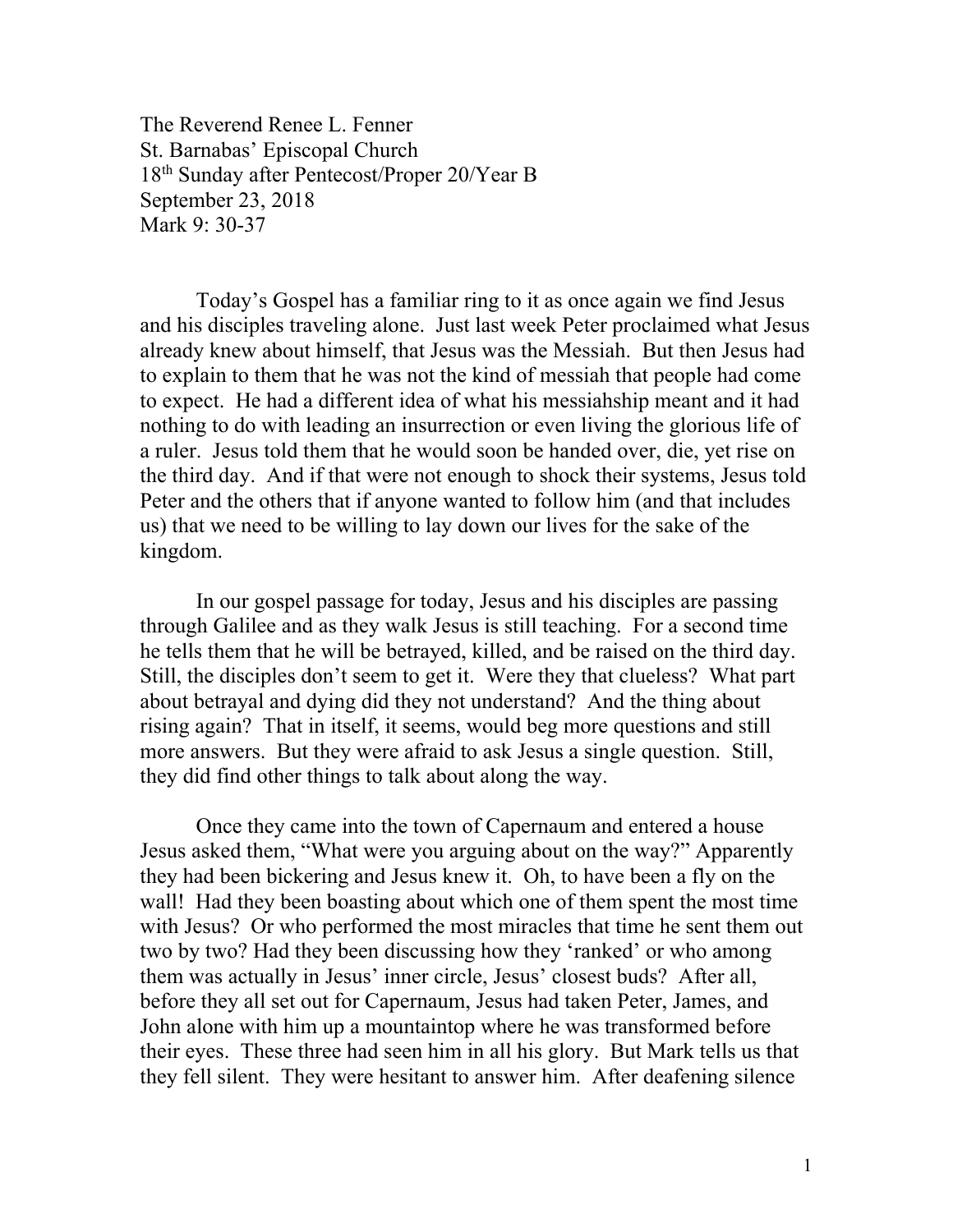they finally confessed that they had been fighting over which one was the greatest among them.

We shouldn't be surprised by their answer. We've probably had same kind of arguments. Some of us who have siblings may had conversations similar to those of the Smothers' Brothers, Dick and Tom. Remember how Tom used to interject, "Mom always liked you best!" Yeah! Been there. Done that. From sibling rivalries to our favorite sports teams to the best cars to the best scotch to the best cities to live; we all want know, 'Who or what is the greatest?' We have been conditioned to seek the best and to be the best. To be better off than "them." We watch the news, search the internet, and look at advertisements, and we see who the world and society, holds up. The "greatest" are those who have the most money and the most toys. They are usually the most educated, influential, powerful, and the most glamourous according to the standards of the dominant culture. In and of themselves there is generally nothing wrong with being any of these things until the other (another person) is put down, held in a certain place, or excluded.

 Well, Jesus being Jesus, quickly put things in perspective. Jesus turned the notion of being the greatest on its head by saying, "Whoever wants to be first must be last of all and servant of all." Greatness is not about power or prestige or rank but greatness is about service. If you want to be first-take the last place. Be the servant.

 Mark tells us that Jesus then took a little child, placed the child in their midst, and then took the child into his arms. Brothers and sisters, Jesus was not posing for a photo op here. Oh no. This was not a Kodak moment but a teaching moment. For you see, in Jesus' day a little one, a child, was considered the least and most vulnerable of society. Oh, parents and grandparents and extended family members may have "ooh'd and aah'd" and loved that tiny being but the truth was-a child in first century Palestine was considered to be at the bottom rung of society, the bottom of the chain and devalued. Children were insignificant until they were old enough to contribute to the family's income, do well for themselves, or were able to care for their aging parents. Children for the most part were invisible along with the elderly, sick, women, handicapped, unclean, shepherds, homeless, prisoners, slaves, and immigrants, and the like. Funny how some things change yet remain the same in some instances…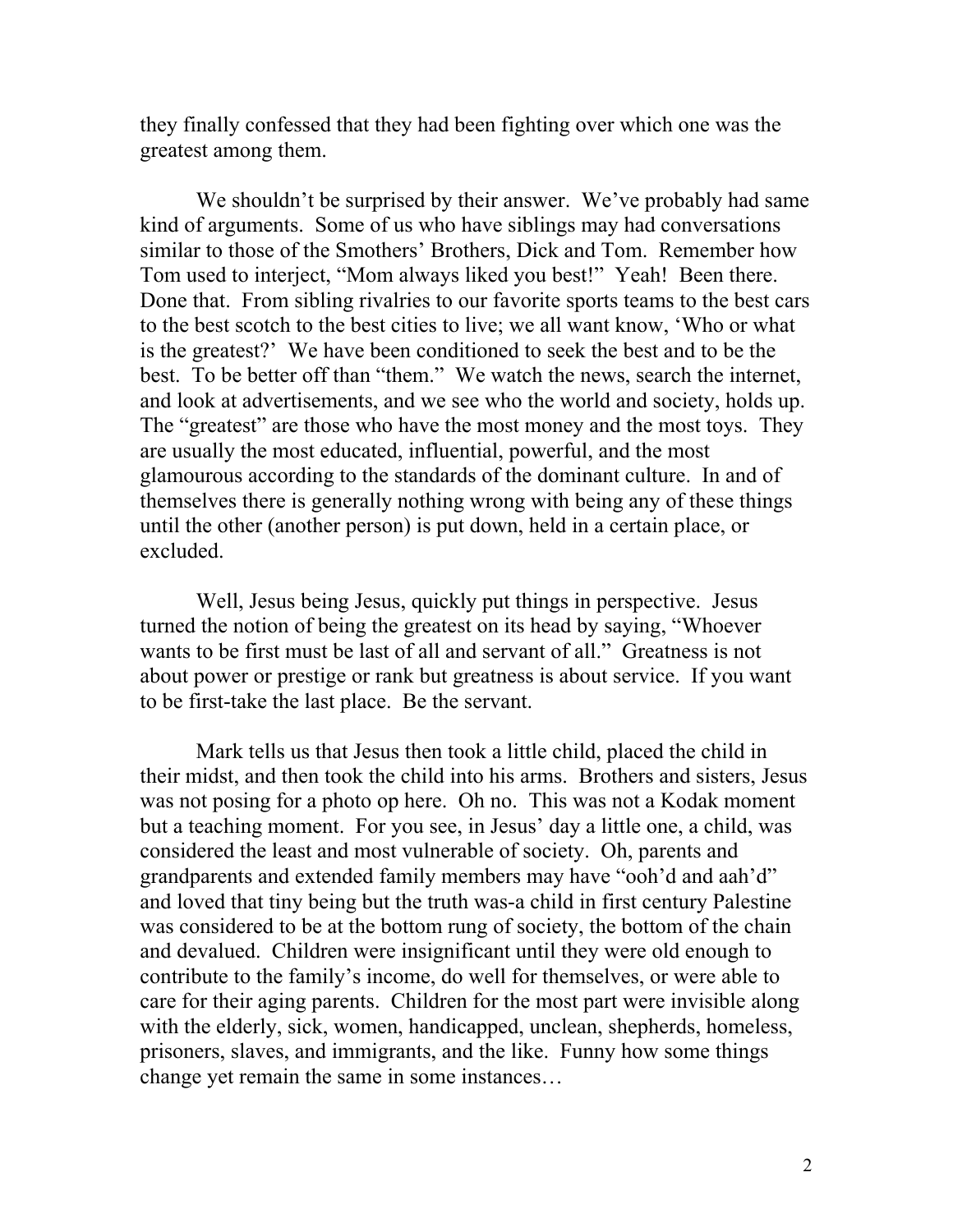But here, Jesus puts a child in their midst to stand in for all those without power and status. To stand in for those who in the eyes of society, were vulnerable, dependent, and nobodies. He turns yet another notion of society's ideals upside down and inside out. Here he presents a reversal of status and values.

Lifting the child Jesus said to his disciples "Whoever welcomes one such a child in my name welcomes me, and whoever welcomes me welcomes not me but the one who sent me." In other words he is saying, 'Embrace them. Embrace and welcome, receive, a sister, a brother, a child. Embrace the least, the least likely, the unfortunate, the one society has labeled a 'nobody', because in doing so you embrace *me* and you embrace and welcome and receive *the One, my Father,* who sent me.'

 Sisters and brothers, following Jesus always means striving as best we can to live out the Gospel. Living out our lives in a way contrary to some of the world's notions and teachings. That means bucking the trappings of power and prestige for our own self-interest. Finding our way out of the hell hole we continue to manifest by our violating and dehumanizing others, and our continued acts of hatred, discrimination, racial profiling, oppression, and injustice. Following Jesus means that we live not just for ourselves but for the world. We were not created to ignore the person next to us or to be in competition with each other. We were created *to be with* one another, to *embrace* one another, to *love* one another.

Jesus said that we are not to be so concerned about who among us is the greatest but we are to be of service. We are to feed the hungry. Cloth the naked. House the homeless. To visit the sick and imprisoned. To show concern for everyone especially those who need us most. Those who need us to see and hear their suffering and speak and write words even march on their behalf if need be, and to listen even when we don't have all the answers. We are to look into the eyes of our brother and sister and recognize their dignity and worth as fellow human beings. We are to accept those who are different from ourselves and look beyond stereotypes, race, class, status, gender, and our myriad of differences. And at the same time embrace those differences that are as beautiful as the colors in a rainbow. We are to be present to those who long to see and feel the tangible love of God in their lives and those wanting to experience kingdom living here and now as they breathe on this side of the grave. When we act as Christ-like followers for the least and the lowly, we are doing it for Him.